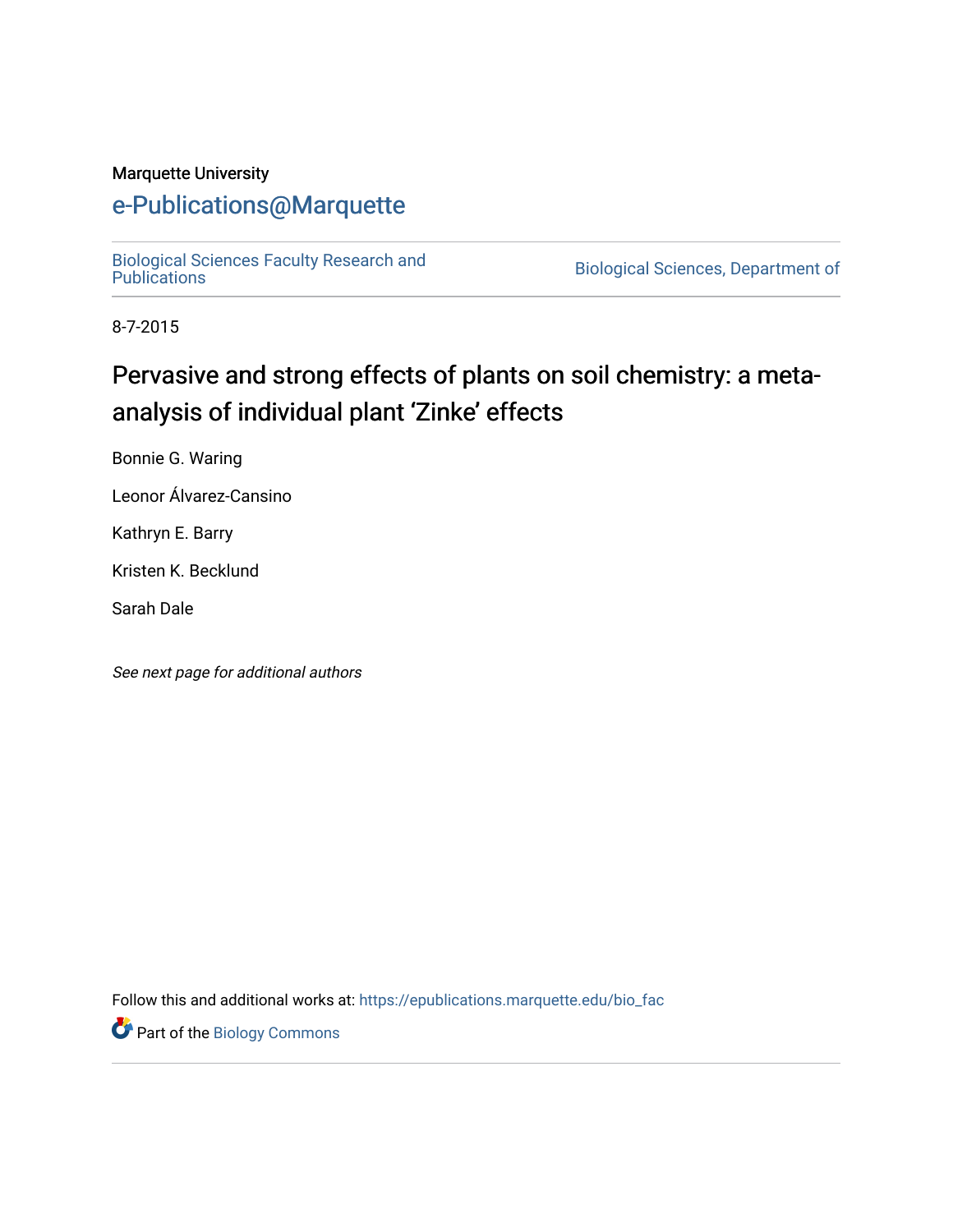#### Authors

Bonnie G. Waring, Leonor Álvarez-Cansino, Kathryn E. Barry, Kristen K. Becklund, Sarah Dale, Maria G. Gei, Adrienne B. Keller, Omar R. Lopez, Lars Markesteijn, Scott A. Mangan, Charlotte E. Riggs, Maria Elizabeth Rodríguez-Ronderos, R. Max Segnitz, Stefan A. Schnitzer, and Jennifer S. Powers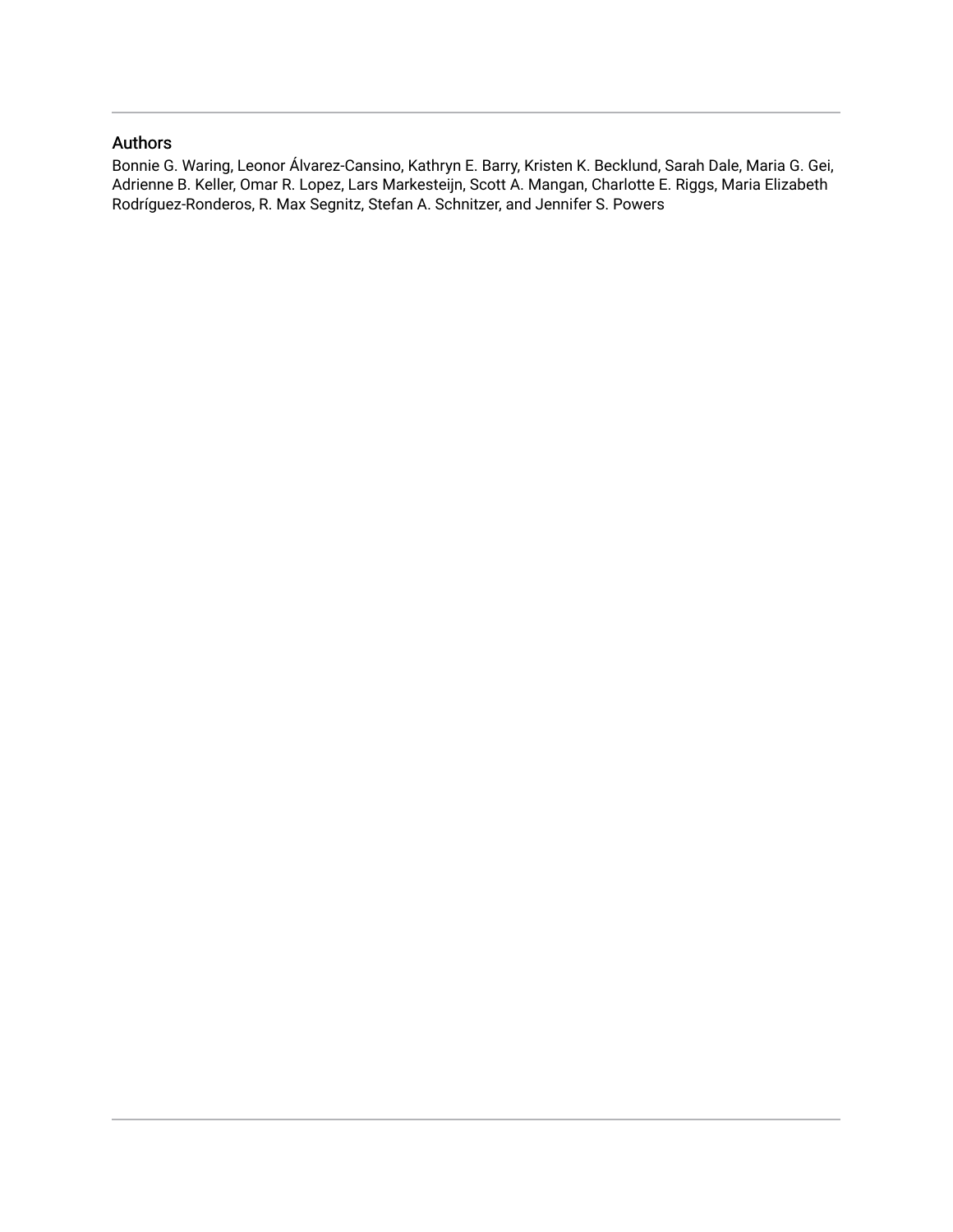**Marquette University**

# **e-Publications@Marquette**

# *Biology Faculty Research and Publications/College of Arts and Sciences*

*This paper is NOT THE PUBLISHED VERSION;* **but the author's final, peer-reviewed manuscript.** The published version may be accessed by following the link in the citation below.

*Proceedings of the Royal Society B : Biological Sciences*, Vol. 282, No. 1812 (August 7, 2015). DOI. This article is © Royal Society and permission has been granted for this version to appear in [e-](http://epublications.marquette.edu/)[Publications@Marquette.](http://epublications.marquette.edu/) Royal Society does not grant permission for this article to be further copied/distributed or hosted elsewhere without the express permission from Royal Society.

# Pervasive and strong effects of plants on soil chemistry: a meta-analysis of individual plant 'Zinke' effects

## Bonnie G. Waring

Department of Ecology, Evolution and Behavior, University of Minnesota, St. Paul, MN Leonor Álvarez-Cansino Department of Biological Sciences, Marquette University, Milwaukee, WI Smithsonian Tropical Research Institute, Apartado 0843-03092, Balboa, Ancón, Panamá Department of Plant Ecology, University of Bayreuth, 95440 Bayreuth, Germany

#### Kathryn E. Barry

Department of Biological Sciences, University of Wisconsin, Milwaukee, WI

## Kristen K. Becklund

Department of Ecology, Evolution and Behavior, University of Minnesota, St. Paul, MN

# Sarah Dale

Nurture Lakeland, Windermere Road, Staveley, Cumbria, UK

#### Maria G. Gei

Department of Ecology, Evolution and Behavior, University of Minnesota, St. Paul, MN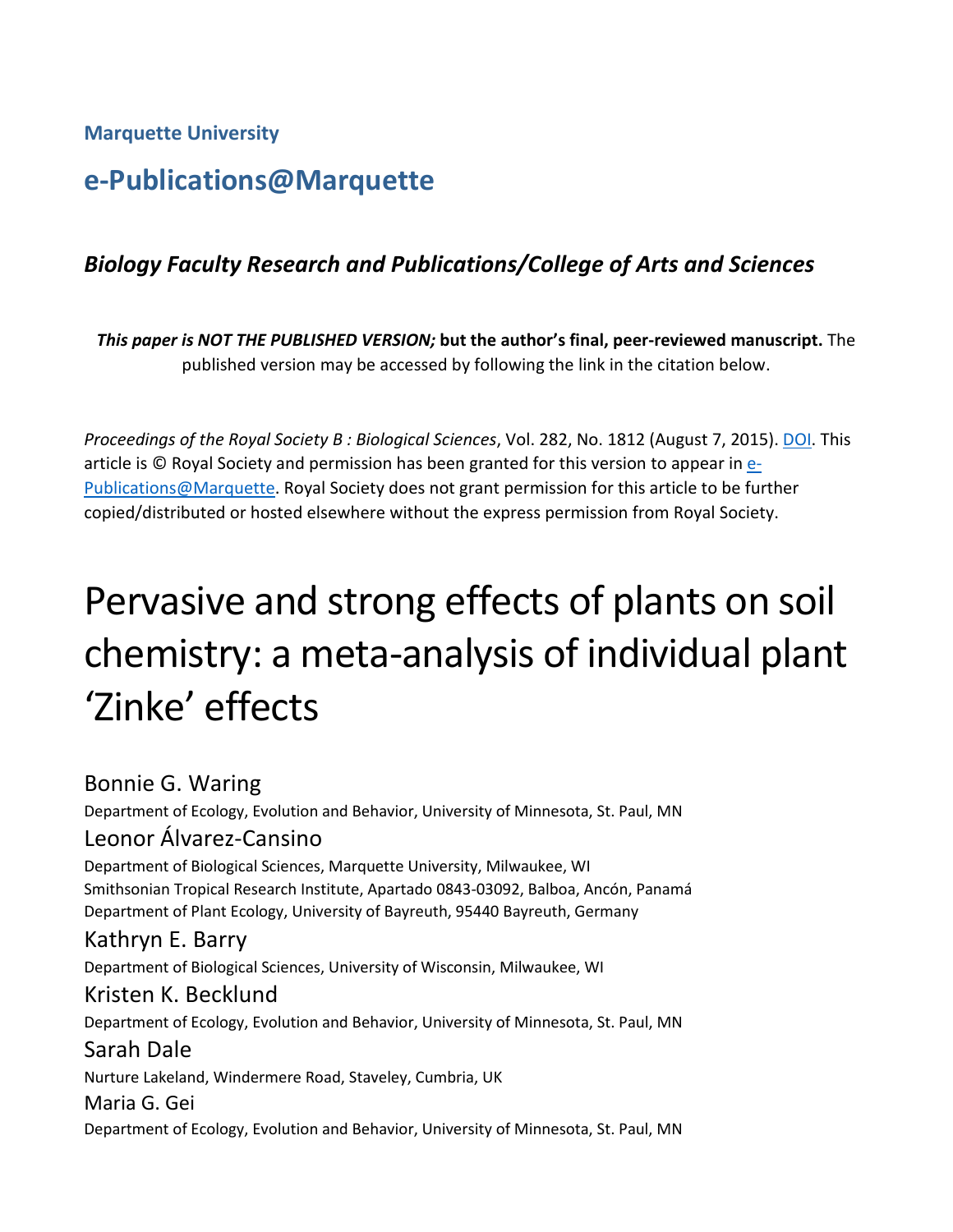# Adrienne B. Keller

Department of Biology, Indiana University, Bloomington, IN,

# Omar R. Lopez

Smithsonian Tropical Research Institute, Apartado 0843-03092, Balboa, Ancón, Panamá Instituto de Investigaciones Científicas y Servicios de Alta Tecnología, Apartado 0843-01103 Edificio 219, Ciudad del Saber, Clayton, Panamá, Republica de Panamá

# Lars Markesteijn

Smithsonian Tropical Research Institute, Apartado 0843-03092, Balboa, Ancón, Panamá Department of Zoology, University of Oxford, South Parks Road, Oxford OX1 3PS, UK

# Scott Mangan

Smithsonian Tropical Research Institute, Apartado 0843-03092, Balboa, Ancón, Panamá Department of Biology, Washington University in St. Louis, St. Louis, MO

# Charlotte E. Riggs

Department of Ecology, Evolution and Behavior, University of Minnesota, St. Paul, MN

# María Elizabeth Rodríguez-Ronderos

Department of Biological Sciences, University of Wisconsin, Milwaukee, WI

# R. Max Segnitz

Department of Biology, Stanford University, Stanford, CA

# Stefan A. Schnitzer

Department of Biological Sciences, Marquette University, Milwaukee, WI Smithsonian Tropical Research Institute, Apartado 0843-03092, Balboa, Ancón, Panamá

# Jennifer S. Powers

Department of Ecology, Evolution and Behavior, University of Minnesota, St. Paul, MN Department of Plant Biology, University of Minnesota, St. Paul, MN Smithsonian Tropical Research Institute, Apartado 0843-03092, Balboa, Ancón, Panamá

# Abstract

Plant species leave a chemical signature in the soils below them, generating fine-scale spatial variation that drives ecological processes. Since the publication of a seminal paper on plant-mediated soil heterogeneity by Paul Zinke in 1962, a robust literature has developed examining effects of individual plants on their local environments (individual plant effects). Here, we synthesize this work using meta-analysis to show that plant effects are strong and pervasive across ecosystems on six continents. Overall, soil properties beneath individual plants differ from those of neighbours by an average of 41%. Although the magnitudes of individual plant effects exhibit weak relationships with climate and latitude, they are significantly stronger in deserts and tundra than forests, and weaker in intensively managed ecosystems. The ubiquitous effects of plant individuals and species on local soil properties imply that individual plant effects have a role in plant–soil feedbacks, linking individual plants with biogeochemical processes at the ecosystem scale.

# 1. Introduction

Plant effects on soil properties generate heterogeneity in biogeochemical patterns and processes at multiple spatial scales, from the individual tree canopy to the landscape. The mechanisms that underlie plant effects on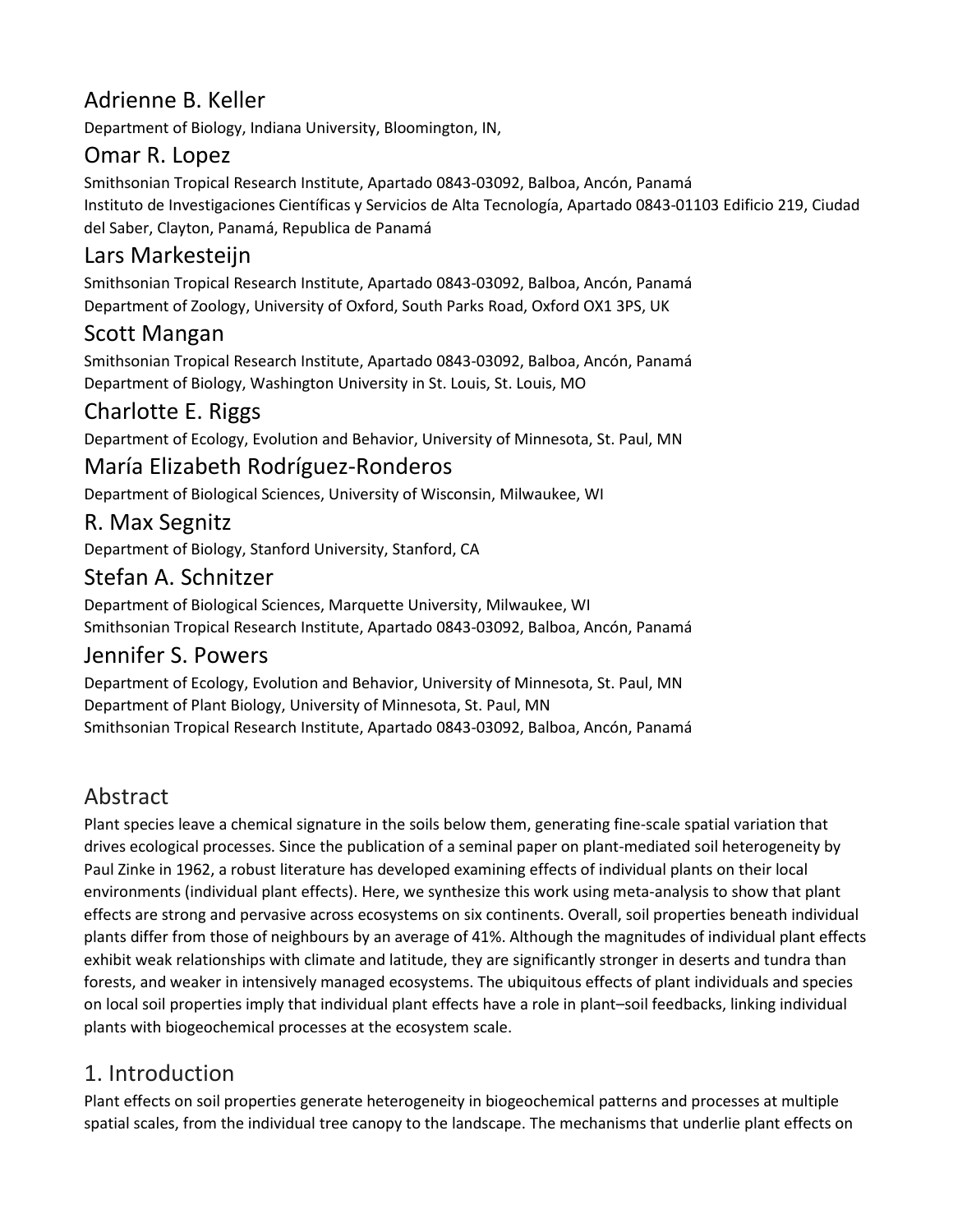soil chemistry are well known: plants take up water and mineral nutrients through their roots, and deliver organic matter back to the soil via litterfall, roots and root exudates [**[1](https://royalsocietypublishing.org/doi/full/10.1098/rspb.2015.1001#RSPB20151001C1)**,**[2](https://royalsocietypublishing.org/doi/full/10.1098/rspb.2015.1001#RSPB20151001C2)**]. When plants strongly affect nutrient cycling beneath their canopies, ecosystem-scale nutrient budgets are strongly influenced by the relative abundance and size of plant species [**[3](https://royalsocietypublishing.org/doi/full/10.1098/rspb.2015.1001#RSPB20151001C3)**,**[4](https://royalsocietypublishing.org/doi/full/10.1098/rspb.2015.1001#RSPB20151001C4)**]. Additionally, in spatially heterogeneous soils, source–sink dynamics between resource-rich and resource-poor patches can increase landscape-scale productivity [**[5](https://royalsocietypublishing.org/doi/full/10.1098/rspb.2015.1001#RSPB20151001C5)**]. Therefore, plant-generated spatial heterogeneity in soil processes is an important component of ecosystem-level estimates of biogeochemical processes [**[6](https://royalsocietypublishing.org/doi/full/10.1098/rspb.2015.1001#RSPB20151001C6)**].

In 1962, Zinke published a now classic paper [**[7](https://royalsocietypublishing.org/doi/full/10.1098/rspb.2015.1001#RSPB20151001C7)**] that remains one of the most elegant demonstrations of the effects of an individual plant on soil properties. Zinke found consistent patterns in soil properties moving from the bole to beyond the crown edge of a *Pinus contorta* tree. There are several important features of Zinke's 1962 paper: (i) it centres on individual organisms; (ii) it presents a mechanism that accounts for spatial patterns of soil chemical variables; and (iii) it implies that plant-generated soil heterogeneity at the scale of individuals affects ecological phenomena at the population, community and ecosystem levels. Here, we use the term 'individual plant effects' (which we refer to as IPEs for brevity) to refer to distinct signatures in soil chemistry beneath individual plants (e.g. trees, shrubs or perennial grasses), which result from variation in plant resource uptake, unique microbial communities, litter quantity, tissue quality of leaf and root litter, or some combination of these or other attributes. Our definition of individual plant effects is distinct from plant–soil feedbacks (PSFs), which are defined as plant-induced changes in soil properties that in turn affect plant growth or fitness [**[8](https://royalsocietypublishing.org/doi/full/10.1098/rspb.2015.1001#RSPB20151001C8)**]. By contrast, IPEs, as we define them, are spatially explicit and concern only the effects of plants on the soils beneath them, rather than the two-way relationship between soil properties and plant growth. In the decades following publication of Zinke's original paper, a robust literature on individual plant-induced soil heterogeneity has developed [**[1](https://royalsocietypublishing.org/doi/full/10.1098/rspb.2015.1001#RSPB20151001C1)**,**[2](https://royalsocietypublishing.org/doi/full/10.1098/rspb.2015.1001#RSPB20151001C2)**]. However, although the effects of individual plants on soil properties have been demonstrated conclusively in many ecosystems, few if any studies have examined their generality, the factors that regulate IPEs, or how they vary along abiotic and biotic gradients.

Abiotic factors and plant community composition have interactive effects on soil properties. For example, many studies of plant-induced soil heterogeneity are conducted under harsh abiotic conditions, where plants represent 'islands of fertility' in arid environments [**[9](https://royalsocietypublishing.org/doi/full/10.1098/rspb.2015.1001#RSPB20151001C9)**]. Temperature, precipitation and wind may directly affect plant–soil interactions by influencing the movement of plant litter and soil nutrients across the landscape [**[5](https://royalsocietypublishing.org/doi/full/10.1098/rspb.2015.1001#RSPB20151001C5)**]. Abiotic conditions also influence plant–soil interactions indirectly by shaping the morphology, physiology, functional attributes and species composition of plant communities. Plant effects on soil may be larger when plants exhibit strongly divergent root and foliar chemistry [**[3](https://royalsocietypublishing.org/doi/full/10.1098/rspb.2015.1001#RSPB20151001C3)**,**[10](https://royalsocietypublishing.org/doi/full/10.1098/rspb.2015.1001#RSPB20151001C10)**] or growth form [**[11](https://royalsocietypublishing.org/doi/full/10.1098/rspb.2015.1001#RSPB20151001C11)**]. By contrast, IPEs may be weaker in ecosystems where single-tree effects are diluted by closed canopies, diverse understoreys and an abundance of vines, such as many tropical forests [**[12](https://royalsocietypublishing.org/doi/full/10.1098/rspb.2015.1001#RSPB20151001C12)**].

Stand age can also modify the magnitude of plant-induced heterogeneity. Intuitively, IPEs should strengthen over the lifespan of an individual shrub or tree as plant litter accumulates and decomposes. This process would yield a positive relationship between stand age and the magnitude of IPEs, as has been observed in some studies [**[13](https://royalsocietypublishing.org/doi/full/10.1098/rspb.2015.1001#RSPB20151001C13)**]. Land use may also affect the strength of IPEs; for example, the influence of legume trees on soil properties was more pronounced in plantations than in nearby unmanaged forests, where understorey communities attenuated effects of legume-derived N inputs [**[14](https://royalsocietypublishing.org/doi/full/10.1098/rspb.2015.1001#RSPB20151001C14)**].

The magnitude of plant effects on soil properties may also vary depending upon the edaphic variable under study. Elements that are crucial for plant growth, such as potassium and phosphorus, are generally concentrated in shallower soil horizons [**[15](https://royalsocietypublishing.org/doi/full/10.1098/rspb.2015.1001#RSPB20151001C15)**]. Additionally, because foliar nutrient concentrations and nutrient resorption are dependent upon the relative availability of essential elements [**[16](https://royalsocietypublishing.org/doi/full/10.1098/rspb.2015.1001#RSPB20151001C16)**], IPEs may be stronger for the most limiting nutrients. Thus, plant-induced soil heterogeneity should be more pronounced in organic versus mineral soil horizons, and essential plant nutrients are more likely to be affected by vegetation than non-essential nutrients.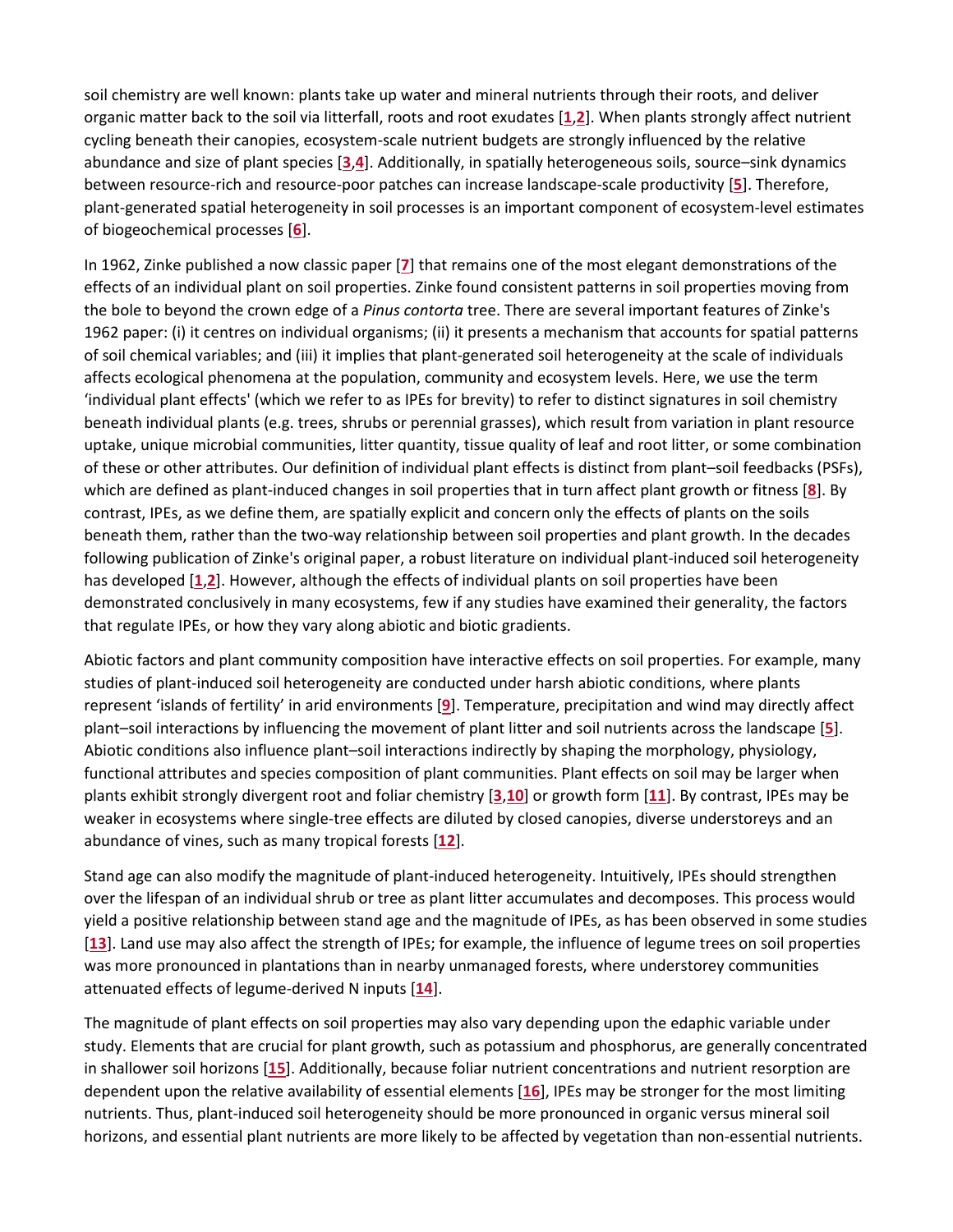However, because some species can accumulate and exude heavy metals as a form of 'elemental allelopathy' [**[17](https://royalsocietypublishing.org/doi/full/10.1098/rspb.2015.1001#RSPB20151001C17)**], toxic or non-essential elements may actually show stronger spatial signatures than N, P and K in some environments. The relative mobility of different elements might also determine the extent to which plants control specific soil properties. For example, ions such as  $NO<sub>3</sub>$ , which diffuse rapidly, should be more sensitive to plant presence than less mobile ions such as PO<sub>4</sub><sup>3-</sup>, which may become strongly adsorbed to soil minerals.

In this study, we quantified the magnitude of individual plant-induced changes in soil chemistry (IPEs) along gradients of environmental conditions and plant community structure. We collated studies from the literature that have investigated plant-generated soil heterogeneity to address four specific hypotheses. Our first hypothesis was that plant effects on soil chemistry would be more pronounced in ecosystems where plant canopies are clearly delineated and do not overlap. Therefore, IPEs should be regulated directly by environmental conditions, with stronger plant–soil interactions under harsh abiotic conditions—that is, low mean annual temperature (MAT) and/or precipitation (*figure 1*), or in metal-enriched or acidic soils. Second, we hypothesized that IPEs would be sensitive to indirect effects of climate via plant community structure (i.e. the relative abundances of plants with different growth forms such as trees, shrubs, grasses versus bare soil). Additionally, plant influence on soil chemistry should be greater in patchy landscapes with plant canopies surrounded by a matrix of mineral soil versus ecosystems with continuous plant cover such as forests [\(figure](https://royalsocietypublishing.org/doi/full/10.1098/rspb.2015.1001#RSPB20151001F1) 1). Third, we hypothesized that IPEs would increase with stand age, reflecting changes in the strength of plant–soil interactions over time. Finally, we hypothesized that IPEs would be stronger for nutrient elements (N, P, K, Ca and Mg) and weaker for non-essential elements or micronutrients (Al, Na, Zn) owing to tighter plant control over the cycling of essential resources.



Figure 1. We hypothesized that the effects of plants on the soils beneath them should increase as a function of temperature and moisture stress, generating a relationship between individual plant effects and canopy cover.

# 2. Methods

## (a) Data mining, extraction and coding

We assembled a comprehensive database on the effects of individual plants on soil properties searching the ISI Web of Science using the terms 'islands of fertility AND soil' or 'soil AND plant AND individual heterogeneity'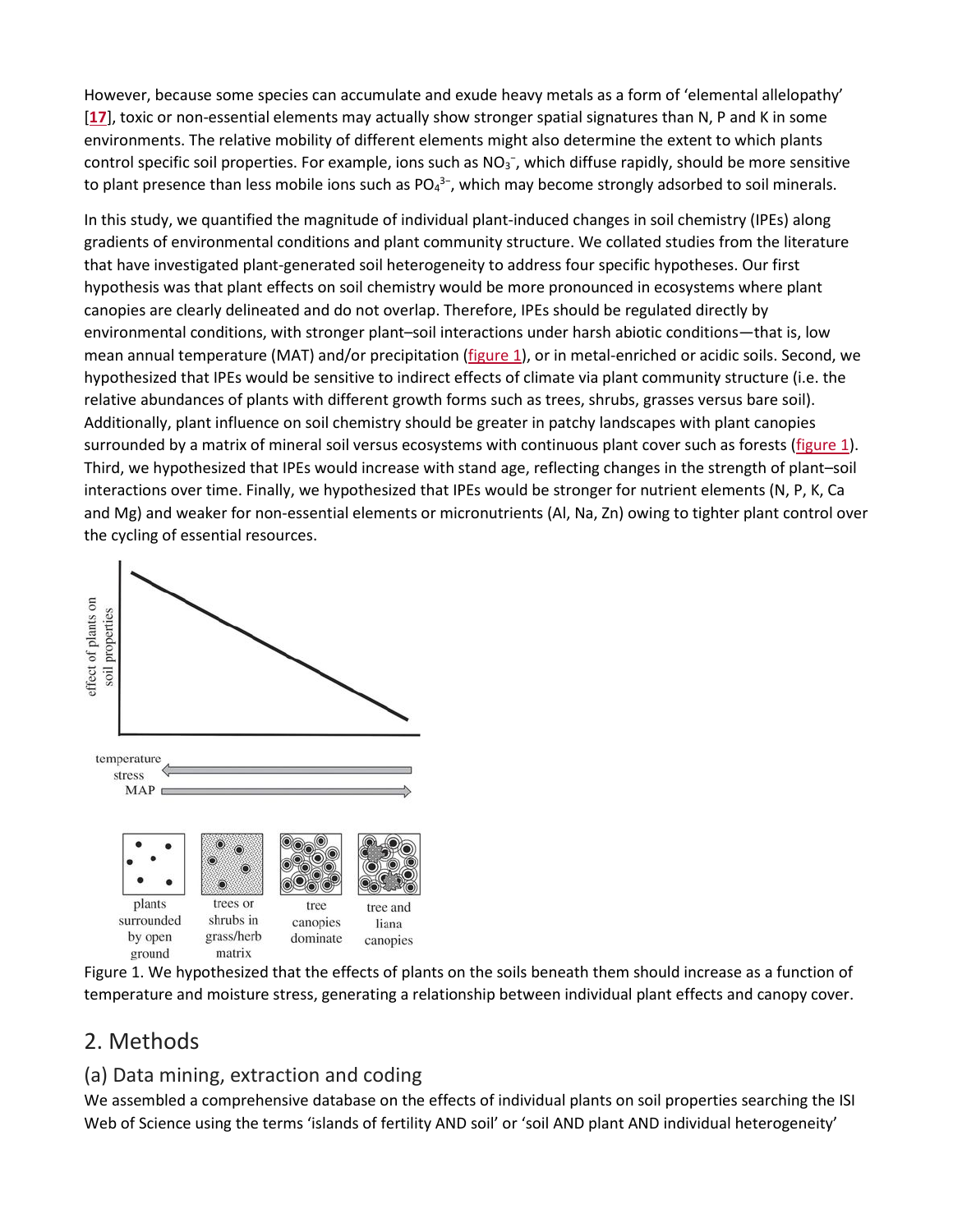from 1962 until January 2011. We also examined all of the papers that cited the original Zinke paper [**[7](https://royalsocietypublishing.org/doi/full/10.1098/rspb.2015.1001#RSPB20151001C7)**] that appeared in Google Scholar through January 2011. Our initial search yielded approximately 300 papers. We restricted our database to studies that quantified soil properties in the field, and excluded experimental manipulations or laboratory studies. As the focus of our analysis is plant individual-generated soil heterogeneity, we also omitted studies where measurements were not taken at the scale of an individual plant canopy. Following our initial reading of these papers, we identified a second set of relevant papers from the cited references. This search resulted in 108 papers that matched our criteria (electronic supplementary material) and included studies that quantified soil properties beneath canopies of different plant species, at varying distances from an individual plant, or both.

For each publication, we recorded the latitude and longitude of study site(s), MAT and precipitation (MAP), the depth of the soil horizon(s) sampled, the plant species under study and any information about land-use history. Although most publications reported data collected at a single site, some compared plant–soil interactions at locations spanning broad environmental or biogeographic gradients. Therefore, for the purposes of this analysis, we defined a 'site' as a sampling area with a common soil type, climate and plant community.

Because organic and mineral soils vary greatly in element concentrations and microbial activity, we treated samples from organic versus mineral soil horizons separately. However, if data for multiple depth increments were reported within an organic or mineral horizon, we took the average treatment value across all depths. Additionally, if the same site was sampled at multiple times over the year, data were averaged across all sampling time points before effect size calculations. We classified each unique study site into an ecosystem category using MAP, MAT and latitude/elevation according to the Holdridge life zone scheme [**[18](https://royalsocietypublishing.org/doi/full/10.1098/rspb.2015.1001#RSPB20151001C18)**]. We then collapsed the resulting life zone categories into five unique biome types: desert, grassland, dry forest, wet/moist forest (temperate and tropical) and paramo/tundra (electronic supplementary material, table S1). Where information was available, we also assigned sites to one of three land-use categories to reflect degree of disturbance and anthropogenic influence: primary/undisturbed, secondary/regenerating or plantation/agroecosystem. Finally, we recorded focal plant growth form (tree, shrub, grass) and the surrounding matrix type: shrubs, grass or exposed mineral soil (in systems with patchy plant distributions and discontinuous O horizons). In closed-canopy forest ecosystems, matrix type was classified as 'none'.

#### (b) Soil variables

There are many different methods for measuring individual soil chemical variables. We distinguished between methods that involved soil digestion and presumably aimed at quantifying 'total' elements from methods that involved soil extractions, the latter presumably aimed at quantifying 'labile', 'extractable' or 'plant-available' nutrients. We grouped data measured according to the following methods: pH (measured in salt solutions or water), labile phosphorus (including P extracted with sodium bicarbonate, water, Olson's solution, Bray solution, bicarbonate-extractable organic P or resin P) and inorganic nitrogen (ammonium, nitrate or their sum, as well as net mineralization rates). Because there were no more than 10 observations for total Al, Ca, K, Mg and S, we did not distinguish between total and extractable pools of these elements in our analysis. The final list of soil variables appears in **[table 1](https://royalsocietypublishing.org/doi/full/10.1098/rspb.2015.1001#RSPB20151001TB1)**.

| variable        | mean IPE (effect size) |          |       | lower limit   upper limit   sample size (no of studies) |  |  |
|-----------------|------------------------|----------|-------|---------------------------------------------------------|--|--|
| Al              | 0.363                  | 0.034    | 0.691 |                                                         |  |  |
| base saturation | 0.594                  | 0.356    | 0.832 |                                                         |  |  |
| bulk density    | 0.203                  | $-0.019$ | 0.425 |                                                         |  |  |
|                 | 0.354                  | 0.260    | 0.448 | 59                                                      |  |  |

Table 1. Mean effect sizes (IPEs) for each soil variable included in the dataset averaged over mineral and organic horizons. Upper and lower limits represent the bounds of the 95% CI.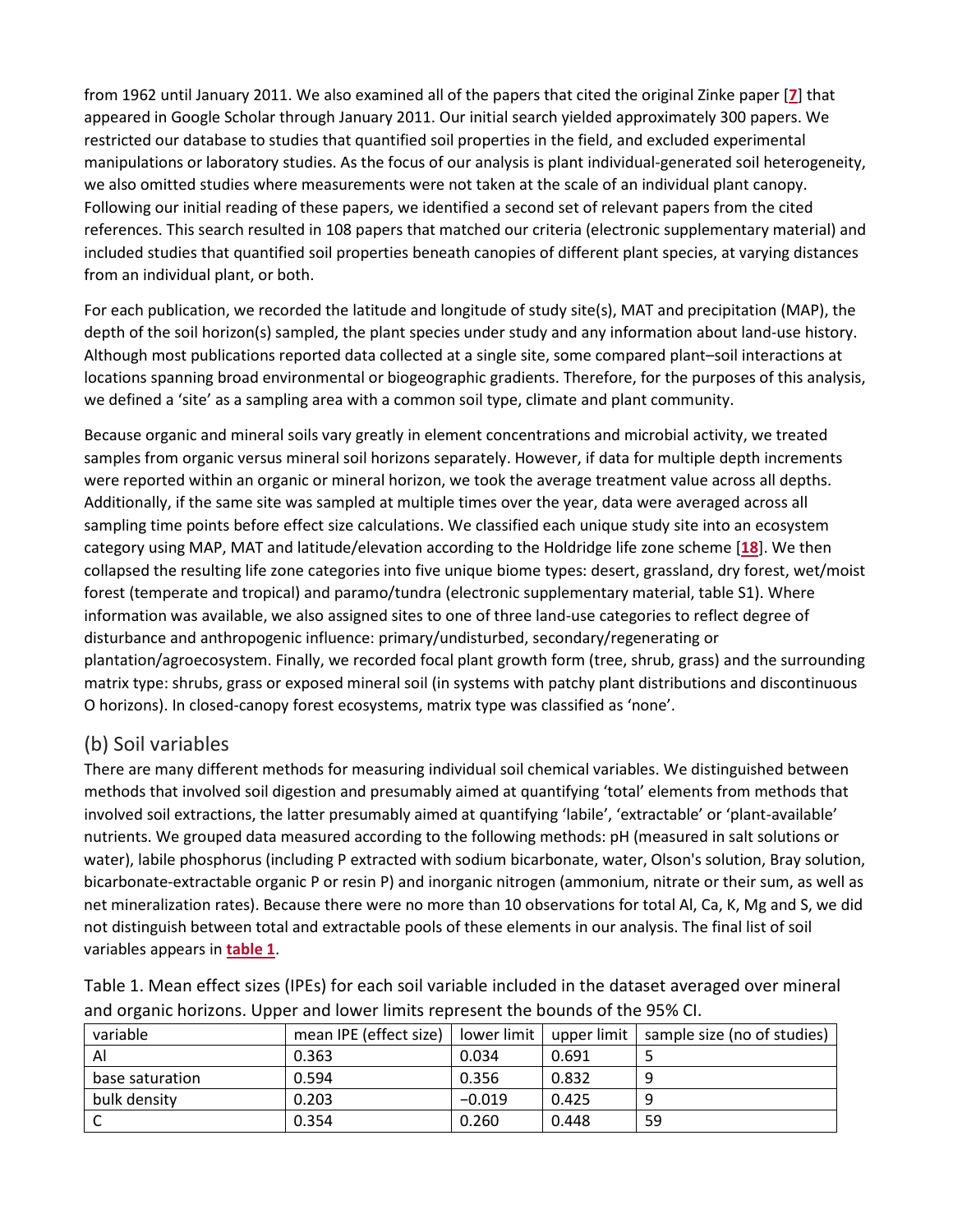| Ca                           | 0.500 | 0.410    | 0.591 | 53 |
|------------------------------|-------|----------|-------|----|
| CEC (cation exchange)        | 0.163 | 0.002    | 0.324 | 17 |
| C: N                         | 0.265 | 0.088    | 0.443 | 12 |
| EC (electrical conductivity) | 0.824 | 0.555    | 1.092 | 9  |
| K                            | 0.417 | 0.320    | 0.515 | 52 |
| Mg                           | 0.379 | 0.285    | 0.473 | 46 |
| Na                           | 0.274 | 0.125    | 0.423 | 23 |
| N (inorganic)                | 0.495 | 0.394    | 0.596 | 37 |
| N (total)                    | 0.394 | 0.301    | 0.488 | 69 |
| organic matter               | 0.366 | 0.252    | 0.480 | 35 |
| P (extractable)              | 0.453 | 0.354    | 0.551 | 59 |
| P (total)                    | 0.263 | 0.122    | 0.403 | 16 |
| pH                           | 0.186 | 0.114    | 0.259 | 73 |
| S                            | 0.344 | $-0.054$ | 0.742 | 4  |
| soil moisture                | 0.114 | $-0.003$ | 0.232 | 20 |
| Zn                           | 0.504 | 0.264    | 0.744 | 5  |

Some of the soil variables we examined are inherently more variable than others; for example, soil pH is restricted to a fairly narrow range as it is on a log scale, whereas inorganic N or labile P content can vary by orders of magnitude. Therefore, for each soil variable, we centred and scaled the data, so that the standard deviation of the response variable was equal to 1. (Results were qualitatively identical when unscaled variables were analysed, but these data are not reported here.)

#### (c) Quantification of effect sizes

We calculated an IPE size for every reported soil variable at each unique site within a study. For each site/soil variable combination, we recorded the mean values and sample size (*n*) for every plant treatment (species or distance from focal plant). Next, we generated a matrix of all possible pairwise comparisons among plant treatments. For each individual pairwise comparison, we calculated the IPE as

$$
\ln \frac{\text{Trt}_{A}}{\text{Trt}_{B}}
$$

$$
\ln \frac{\text{Trt}_{A}}{\text{Trt}_{B}}
$$

2.3

where Trt*<sup>i</sup>* represents soil properties beneath an individual plant *i*. Because we were interested in the magnitude of the difference in soil properties beneath two plant types (i.e. comparisons between two species A and B) or the presence of a plant (comparisons between underneath focal plant A to non-plant area B), we calculated the IPEs such that the value of Trt A > Trt B. Therefore, all IPE estimates had a lower bound of 0 (i.e. identical soil properties between plant treatments). Finally, we averaged the IPEs generated from each matrix to determine the mean log response ratio and its standard deviation. Therefore, our final dataset consisted of one average IPE for each soil variable at each unique site, paired with a measure of its variance (either the s.d. of the IPE, or, where there was only one comparison, the inverse of sample size, or 1/*n*). We also conducted sensitivity analyses to examine robustness of our results to metrics of study precision; more information is included in Methods in the electronic supplementary material.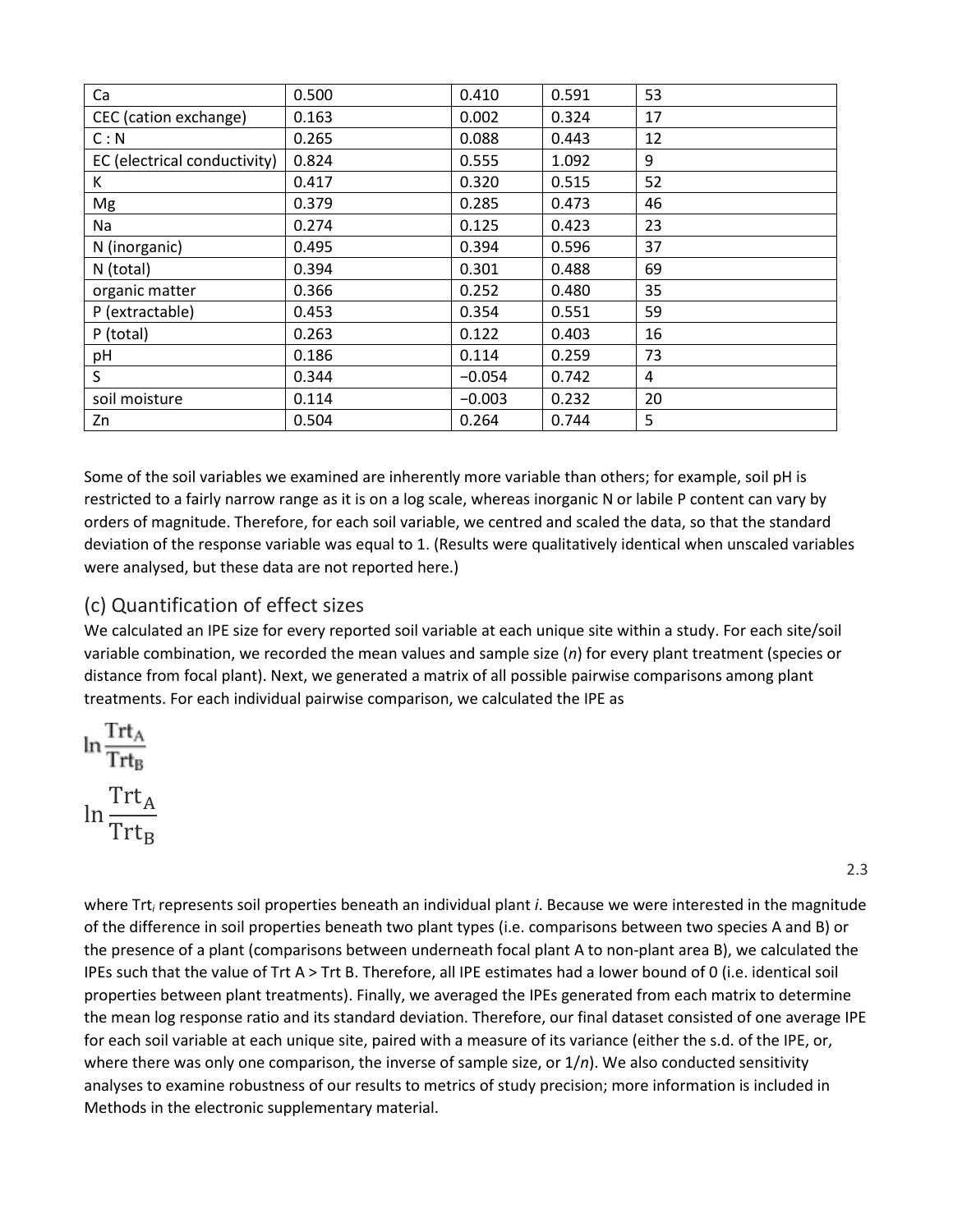#### (d) Meta-analysis

We performed multi-level mixed effects meta-analyses using the *metafor* package in R [**[19](https://royalsocietypublishing.org/doi/full/10.1098/rspb.2015.1001#RSPB20151001C19)**] to examine how effect sizes varied with climate, biome, soil chemical variable, land-use history and landscape configuration. In these models, study identity was included as a random effect to control for potential non-independence of effect size estimates originating from the same publication. All models were fitted using maximum-likelihood estimation [**[20](https://royalsocietypublishing.org/doi/full/10.1098/rspb.2015.1001#RSPB20151001C20)**], and the significance of moderator variables (i.e. fixed effects) was evaluated using Wald-type tests [**[19](https://royalsocietypublishing.org/doi/full/10.1098/rspb.2015.1001#RSPB20151001C19)**,**[21](https://royalsocietypublishing.org/doi/full/10.1098/rspb.2015.1001#RSPB20151001C21)**]. Back-transformed effect sizes within each subgroup, expressed as mean percentage difference in soil properties between Trt<sub>A</sub> and Trt<sub>B</sub>, are reported in electronic supplementary material, table S2.

We used several methods to assess potential publication bias (over-estimation of effect sizes owing to 'missing' data points that were not published due to negative or null results). First, we used the trim and fill method [**[22](https://royalsocietypublishing.org/doi/full/10.1098/rspb.2015.1001#RSPB20151001C22)**] to estimate the number of 'missing' or unpublished studies in the overall dataset. This was accomplished using the *trimfill* function in *metafor*, which automatically performs the Egger's regression test [**[23](https://royalsocietypublishing.org/doi/full/10.1098/rspb.2015.1001#RSPB20151001C23)**] for funnel plot asymmetry. To quantify the robustness of our results, we re-calculated the overall effect size and its confidence interval using the methods of Henmi & Copas [**[24](https://royalsocietypublishing.org/doi/full/10.1098/rspb.2015.1001#RSPB20151001C24)**], which yield more conservative effect size estimates in the presence of publication bias.

#### 3. Results

The 108 studies included in our meta-analysis yielded 1030 log response ratios. The dataset represents all continents except Antarctica and spans broad gradients of climate (MAP: 52–5000 mm yr<sup>-1</sup>, MAT: -2.0 to 27.9°C) and latitude (−39.95 to 67.02). Across the entire dataset, the mean IPE (0.343, 95% CI: 0.284–0.402) was highly significant, corresponding to an average 40.9% difference in soil properties among different plant treatments. Across the entire dataset (all 1030 observations), both MAT ( $p = 0.003$ ) and absolute latitude ( $p = 0.013$ ) exhibited weak negative relationships with IPEs [\(figure](https://royalsocietypublishing.org/doi/full/10.1098/rspb.2015.1001#RSPB20151001F2) 2). Mean annual precipitation was not a significant predictor of effect size. Altogether, MAP, MAT and latitude explained less than 20% of the variance in effect sizes across the dataset (likelihood ratio test pseudo- $R^2$  = 0.169).



Figure 2. IPEs plotted as a function of (*a*) mean annual temperature, (*b*) mean annual precipitation and (*c*) latitude (absolute value) across the entire dataset. Significant regression slopes and intercepts are shown in panels (*a*) and (*c*).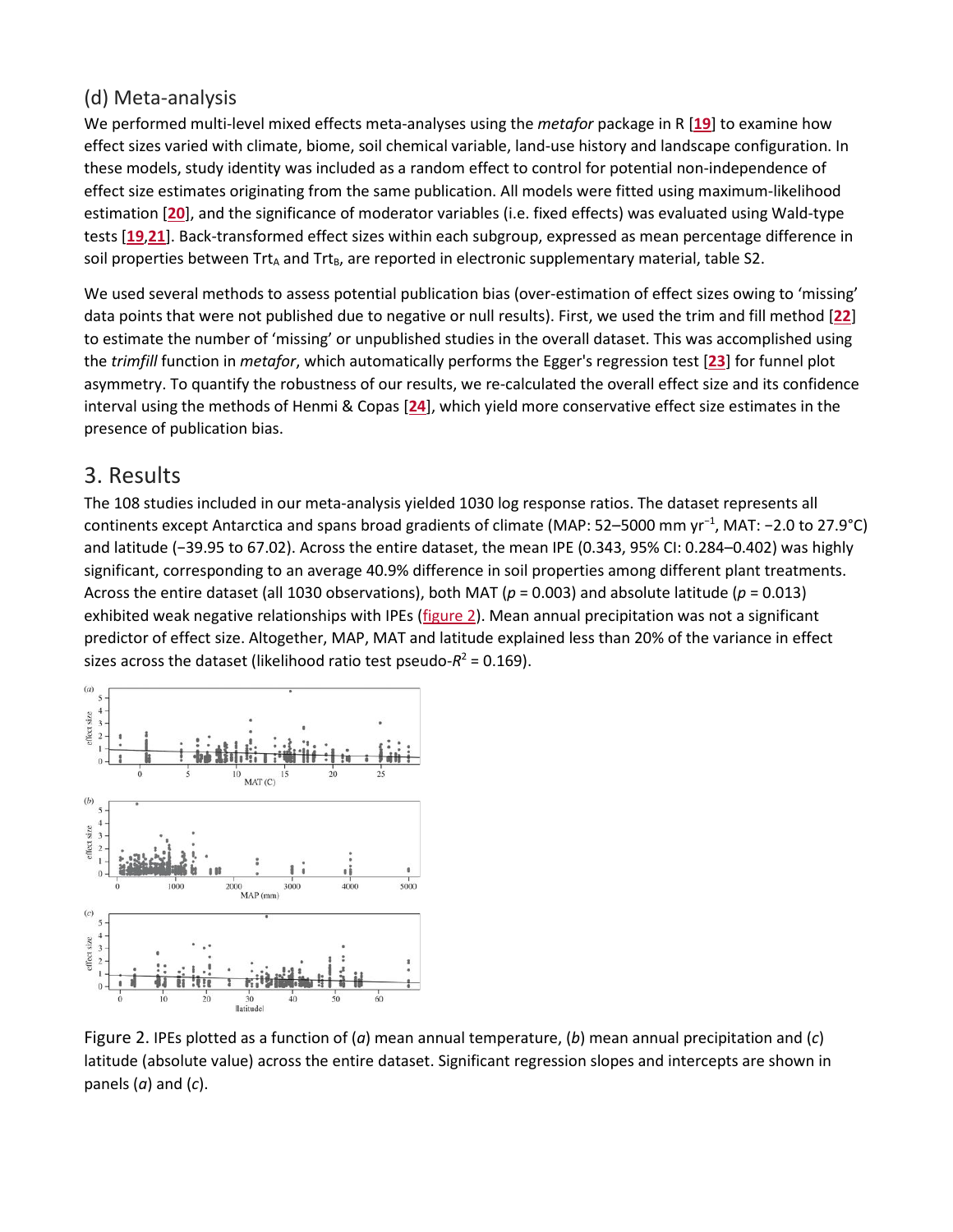Mean IPEs were 21% greater in organic versus mineral horizons (Wald test statistic  $Q_M$  = 132.4,  $p$  < 0.001), and varied according to focal soil variable ( $Q_M$  = 269.3,  $p$  < 0.001; [figure](https://royalsocietypublishing.org/doi/full/10.1098/rspb.2015.1001#RSPB20151001F3) 3 and **[table 1](https://royalsocietypublishing.org/doi/full/10.1098/rspb.2015.1001#RSPB20151001TB1)**). The largest effects were observed for base saturation, electrical conductivity and plant-available Ca, N, P and Zn. Plant effects on exchangeable sulfur, soil bulk density and soil moisture were not significant, as 95% CIs overlapped zero.



Figure 3. IPEs as a function of soil properties. Error bars are 95% CIs.

Biome type influenced the magnitude of IPEs ( $Q_M$  = 131.5,  $p$  < 0.001); in general, plant effects on soil heterogeneity were 10–30% smaller in forests and grasslands versus tundra and desert [\(figure](https://royalsocietypublishing.org/doi/full/10.1098/rspb.2015.1001#RSPB20151001F4) 4*a*). IPEs were strongest for plants growing in a mineral soil matrix, and weaker when individual plants were surrounded by grass, shrubs or trees  $(Q_M = 131.3, p < 0.001$ , [figure](https://royalsocietypublishing.org/doi/full/10.1098/rspb.2015.1001#RSPB20151001F4) 4*b*). Land-use history had a strong impact on plant effect size, with IPEs on average 44% lower in plantations versus primary or naturally regenerating systems ( $Q_M$  = 95.0, *p* < 0.001; [figure](https://royalsocietypublishing.org/doi/full/10.1098/rspb.2015.1001#RSPB20151001F4) 4*c*).



Figure 4. IPEs as a function of (a) ecosystem type, (b) matrix type and (c) land-use history. Error bars are 95% CIs.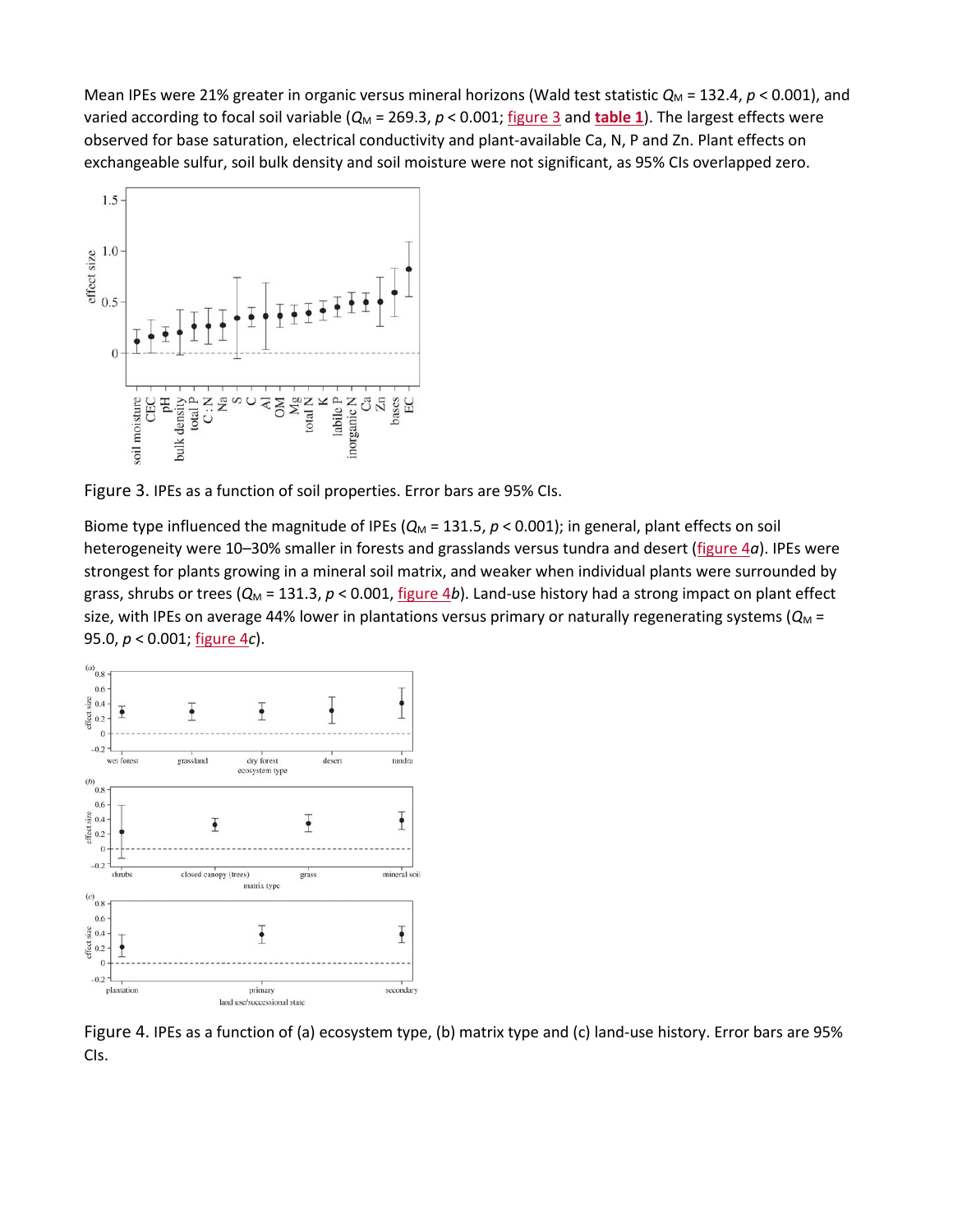#### (a) Publication bias

The Egger regression test suggested significant asymmetry in the funnel plot of standard errors versus effect size (*z* = 7.5317, *p* < 0.0001). This is expected given that the lower bound of our effect size metric was set at zero. However, using the trim-and-fill approach, the number of missing studies in the meta-analysis was estimated at 0 (s.e. = 17.3), suggesting an absence of substantial publication bias (electronic supplementary material, figure S1a). Sensitivity tests [**[24](https://royalsocietypublishing.org/doi/full/10.1098/rspb.2015.1001#RSPB20151001C24)**] revealed that the overall effect size estimate was robust to inclusion of potentially missing studies (re-calculated mean effect size = 0.2847; 95% CI: 0.2340–0.3353).

## 4. Discussion

Our comprehensive literature survey reveals that plant effects on soil properties are pervasive across ecosystems spanning large climatic and biogeographic gradients. These results are consistent with a high degree of soil heterogeneity at the plant canopy scale, regardless of climate or vegetation type. In the following, we discuss our findings in the light of the four hypotheses.

# (a) Effects of climate, plant community structure and successional stage on plantinduced soil heterogeneity

The weak relationship between plant effects and abiotic conditions suggests that temperature and precipitation have limited effects on plant–soil relationships, contrary to our first hypothesis. Plant-induced soil heterogeneity was observed at the extremes of climatic variability, from Arctic tundra to tropical forests. However, we did find evidence for a negative relationship between plant effects and MAT, which may reflect slower rates of nutrient cycling (and therefore greater persistence of plant signatures) in colder ecosystems. Surprisingly, after controlling for effects of climate, we found a weak but significant negative correlation between individual plant effects and latitude. Stronger individual plant effects in tropical ecosystems may be related to pronounced interspecific heterogeneity in foliar nutrient content that characterizes many tropical forests [**[10](https://royalsocietypublishing.org/doi/full/10.1098/rspb.2015.1001#RSPB20151001C10)**,**[25](https://royalsocietypublishing.org/doi/full/10.1098/rspb.2015.1001#RSPB20151001C25)**]. Overall, however, temperature, rainfall and latitude explained only a small fraction of the variance in plant effects observed across studies.

We found partial support for our second hypothesis, that biome type (i.e. dominant vegetation) and landscape patchiness (aggregation of individual plants) influence the magnitude of individual plant effects. Effect sizes were greater in deserts and tundra, which encompass cold and/or dry sites where water and temperature limit plant growth. Plant effects also tended to be greater in ecosystems where individual plants are surrounded by mineral soil (i.e. where the distance to the nearest neighbour is large). This result is consistent with the large body of literature on islands of soil fertility beneath shrub canopies in arid ecosystems [**[26](https://royalsocietypublishing.org/doi/full/10.1098/rspb.2015.1001#RSPB20151001C26)**]. However, a somewhat surprising finding is that plant species continued to exert a significant effect on soil chemistry in both wet and dry forests, where soil properties beneath canopies of different species differ by an average of 33% and 35%, respectively. Strong plant effects in forested ecosystems may be attributable to high heterogeneity in foliar chemistry among tree species [**[27](https://royalsocietypublishing.org/doi/full/10.1098/rspb.2015.1001#RSPB20151001C27)**,**[28](https://royalsocietypublishing.org/doi/full/10.1098/rspb.2015.1001#RSPB20151001C28)**]. Moreover, because roots and their associated fungi decay *in situ*, the chemical signature of individual plants may be largely driven by interspecific variation in root tissue chemistry [**[29](https://royalsocietypublishing.org/doi/full/10.1098/rspb.2015.1001#RSPB20151001C29)**]. This hypothesis is consistent with emerging evidence that root-derived compounds comprise a substantial fraction of stable soil organic matter (SOM) [**[30](https://royalsocietypublishing.org/doi/full/10.1098/rspb.2015.1001#RSPB20151001C30)**].

We found evidence that the strength of plant–soil interactions varied according to land-use history, confirming our third hypothesis. Individual plant effects were significantly lower in managed versus unmanaged ecosystems, suggesting that frequent anthropogenic disturbance may decrease effect sizes. Strong effects of plants on surrounding soils have been observed in older, lightly managed tree plantations [**[14](https://royalsocietypublishing.org/doi/full/10.1098/rspb.2015.1001#RSPB20151001C14)**,**[31](https://royalsocietypublishing.org/doi/full/10.1098/rspb.2015.1001#RSPB20151001C31)**]. However, the impact of plant species on soil nutrient dynamics may be disrupted by frequent crop rotations and removal of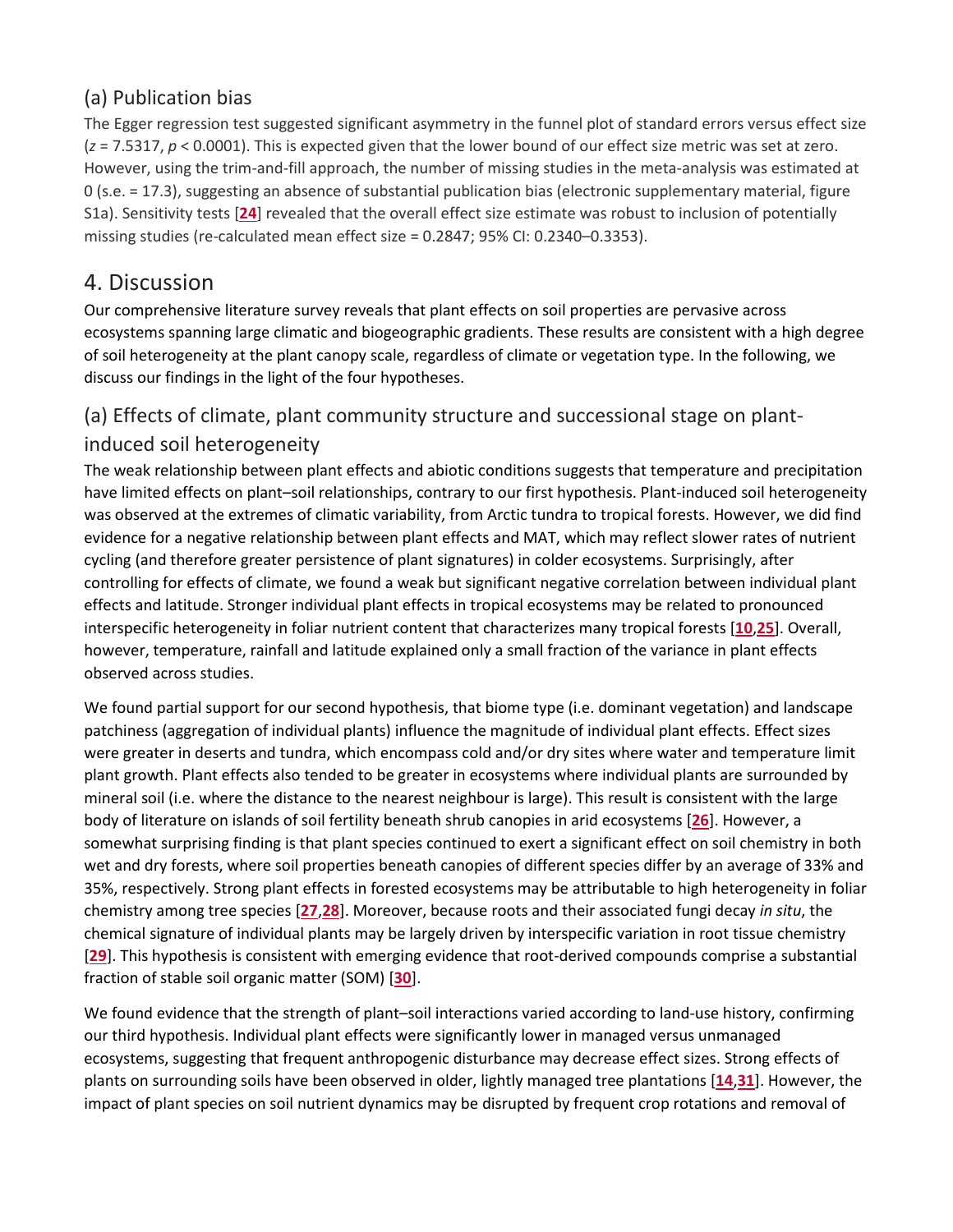litter residues [**[32](https://royalsocietypublishing.org/doi/full/10.1098/rspb.2015.1001#RSPB20151001C32)**], or may simply take a longer time to develop than in the managed systems we included in our analysis.

## (b) Plant effects on different soil properties

The data support our final hypothesis that individual plant effects are stronger for essential macronutrients compared with non-essential or potentially toxic elements. In our dataset, plant presence and species identity strongly affected concentrations of plant-essential mineral ions, such as nitrate, ammonium and phosphate. Yet bulk density, soil C : N, and total C, N and P stocks were less affected. Because total nutrient pools are larger and have slower turnover times than labile nutrients, it is not surprising that total nutrient stocks are less sensitive to the presence of plants. The stronger effect sizes for extractable versus total soil nutrients may also suggest a 'microbial bottleneck' that generates a decoupling between plant inputs of labile nutrients and the formation of older, more stable SOM [**[33](https://royalsocietypublishing.org/doi/full/10.1098/rspb.2015.1001#RSPB20151001C33)**]. In other words, whereas plants may influence the distribution of inorganic nutrients in their surrounding soils, microbial biomass stoichiometry and substrate use efficiency determine whether these differences are translated into long-term changes in bulk SOM chemistry [**[34](https://royalsocietypublishing.org/doi/full/10.1098/rspb.2015.1001#RSPB20151001C34)**,**[35](https://royalsocietypublishing.org/doi/full/10.1098/rspb.2015.1001#RSPB20151001C35)**].

In general, plant effects were stronger for macronutrients (N, P, K, Mg, Ca) than for physico-chemical properties such as soil pH, bulk density and moisture content. The relatively strong effect sizes for macronutrients may be caused by the relatively high degree of plant control over the distribution of essential and non-essential elements [**[15](https://royalsocietypublishing.org/doi/full/10.1098/rspb.2015.1001#RSPB20151001C15)**]. In other cases, small effect sizes may reflect inherently low variability of some soil properties. For example, soil pH exhibits a very narrow range, but small changes in pH value have large implications for plant survival and reproduction. Therefore, we emphasize that the absolute values of individual plant effects are not necessarily correlated with the magnitude of ecological effects caused by plant-induced changes in soil chemistry.

#### (c) Limitations of the dataset

Variation in soil properties influences the distribution of plant species across the landscape; for example, in a comparative study across three hyper-diverse tropical forests, 25–40% of taxa showed significant associations with soil nutrient availability [**[36](https://royalsocietypublishing.org/doi/full/10.1098/rspb.2015.1001#RSPB20151001C36)**]. Therefore, fine-scale heterogeneity in soil properties may be a driver of plant community structure, rather than a consequence of species' spatial arrangement. The studies included in this meta-analysis are observational, making it difficult to determine the direction of causality. Yet several lines of evidence suggest that our results reflect the influence of plants on their surrounding environment, rather than reverse. First, we observed some of the strongest effects when soils were compared under plants versus mineral soil immediately adjacent to the edge of the plant canopy. As demonstrated in Zinke's classic 1962 paper [**[7](https://royalsocietypublishing.org/doi/full/10.1098/rspb.2015.1001#RSPB20151001C7)**], this is consistent with the spatial signature of plant-induced soil heterogeneity. Additionally, effect sizes in plantations, where soil properties were presumably homogenized prior to plant establishment, were significantly different from 0 (although smaller than in unmanaged ecosystems). Finally, the studies included in this meta-analysis were explicitly focused at the plant-canopy scale. Although plant taxa do sort along gradients of nutrient availability, this edaphic variation occurs at larger spatial scales and is often linked to changes in topography or soil parent material [**[36](https://royalsocietypublishing.org/doi/full/10.1098/rspb.2015.1001#RSPB20151001C36)**,**[37](https://royalsocietypublishing.org/doi/full/10.1098/rspb.2015.1001#RSPB20151001C37)**]. However, we emphasize that manipulative studies are needed to disentangle the two-way relationships between plants and their surrounding soils. Because the studies summarized here did not control for plant placement, our results may represent an upper bound on the magnitude of plant-induced soil heterogeneity.

#### (d) Consequences of plant-induced soil heterogeneity

Our analysis focused solely on the impact of plants on their surrounding soils. However, the strong patterns that we observed in plant-mediated soil heterogeneity may feed back to influence plant growth and, in turn, community composition and ecosystem-scale patterns of element cycling. Such PSFs may drive ecosystem succession and maintain plant community diversity [**[38](https://royalsocietypublishing.org/doi/full/10.1098/rspb.2015.1001#RSPB20151001C38)**,**[39](https://royalsocietypublishing.org/doi/full/10.1098/rspb.2015.1001#RSPB20151001C39)**]. However, the vast majority of PSFs have been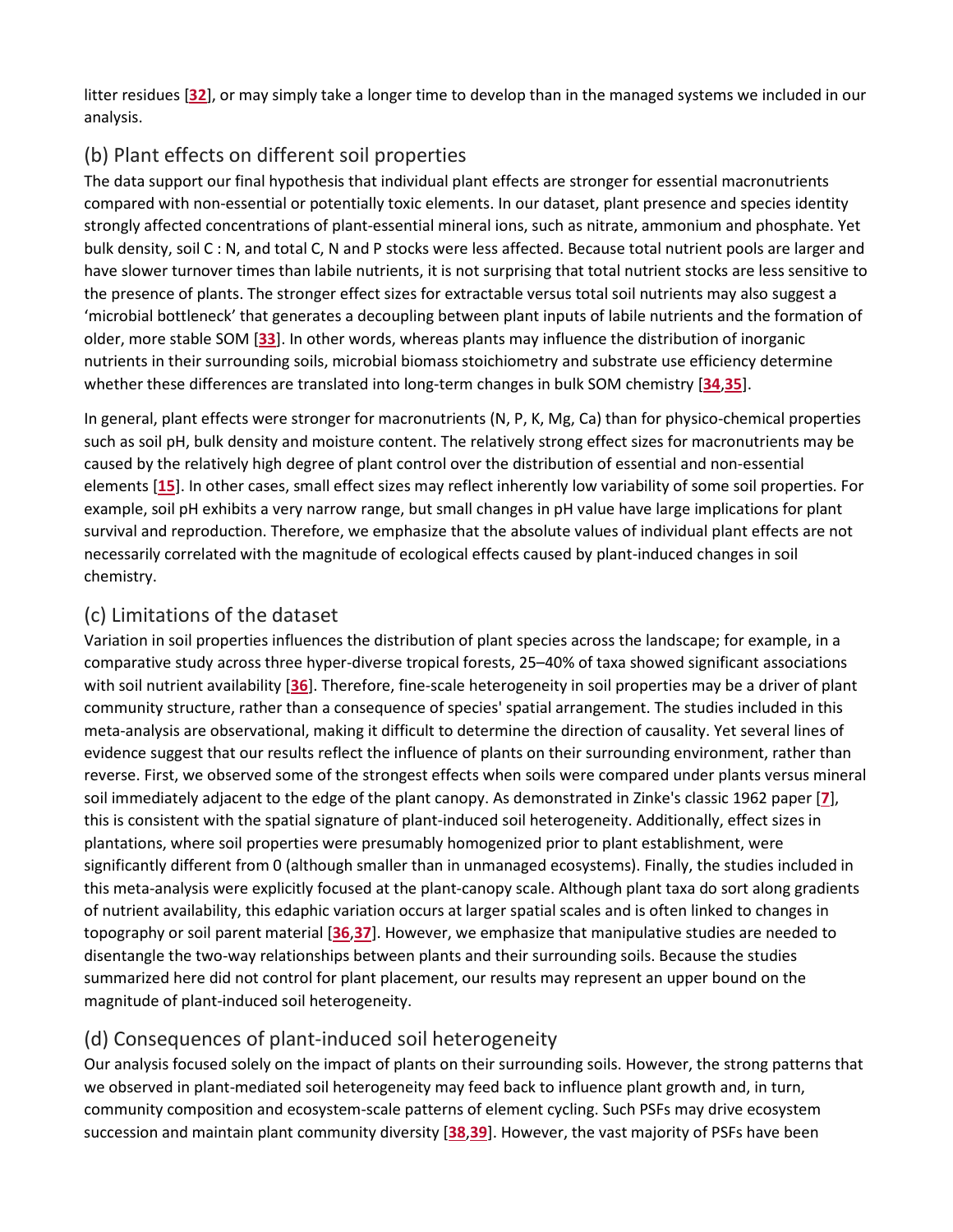studied in temperate grasslands [**[8](https://royalsocietypublishing.org/doi/full/10.1098/rspb.2015.1001#RSPB20151001C8)**], where plant communities are easier to manipulate. Our results suggest that PSFs may be a ubiquitous feature of grasslands as well as forests, deserts and tundra ecosystems, at least to the extent that PSFs are determined by variation in soil chemistry. PSFs are often maintained via plant effects on plant microbial communities (symbiotic fungi and bacteria, as well as pathogens [**[39](https://royalsocietypublishing.org/doi/full/10.1098/rspb.2015.1001#RSPB20151001C39)**], which we did not examine here). There is some evidence that soil nutrient content can impact community structure of mycorrhizal fungi [**[40](https://royalsocietypublishing.org/doi/full/10.1098/rspb.2015.1001#RSPB20151001C40)**] and nitrogen-fixing bacteria [**[41](https://royalsocietypublishing.org/doi/full/10.1098/rspb.2015.1001#RSPB20151001C41)**] independently of plant host identity. Therefore, when plant-generated soil heterogeneity influences the spatial structure of microbial communities, microbially mediated PSFs may develop.

The strong influence of individual plants on their surrounding soils has implications for the partitioning of carbon and nutrients among plant, soil and atmospheric pools. Multiple studies demonstrate substantial differences in C and N cycling rates among single-species plantations or stands [**[42](https://royalsocietypublishing.org/doi/full/10.1098/rspb.2015.1001#RSPB20151001C42)**,**[43](https://royalsocietypublishing.org/doi/full/10.1098/rspb.2015.1001#RSPB20151001C43)**], but we might expect these effects to be diluted by competition with neighbouring individuals in mixed stands. However, our results demonstrate that interspecific differences in surrounding soils can be maintained at the level of the individual tree canopy, even in extremely diverse ecosystems such as wet tropical forests. Because substantial biogeochemical heterogeneity exists at relatively small spatial scales, local conditions may as important as broader climatic factors for predicting rates of ecosystem processes [**[44](https://royalsocietypublishing.org/doi/full/10.1098/rspb.2015.1001#RSPB20151001C44)**]. Thus, individual plant effects on their surrounding soils may be a vital part of local-scale ecosystem dynamics.

## Author contributions

J.S.P., B.G.W. and S.A.S. designed the research. L.A.-C., K.E.B., K.K.B., S.D., M.G.G., A.B.K., O.R.L., L.M., S.M., C.E.R., M.E.R.-R., R.M.S., S.A.S. and J.S.P. collected the data and discussed the concepts. B.G.W. performed statistical analysis. B.G.W. and J.S.P. wrote the manuscript with input from L.A.-C., K.E.B., K.K.B., S.D., M.G.G., A.B.K., O.R.L., L.M., S.M., C.E.R., M.E.R.-R., R.M.S. and S.A.S.

# Competing interests

The authors declare no conflicts of interest.

# Funding

This work was supported by NSF grants DEB-1019441 and DEB-1053237 to J.S.P., and grants nos DEB-0845071 and DEB-1019436 to S.A.S., and funding from Sistema Nacional de Investigación (SNI) de SENACYT to O.R.L.

# Acknowledgements

First and foremost, we thank P. J. Zinke for an insightful paper that inspired generations of ecologists. We are grateful to Will Pearse for statistical advice. We also thank the authors of the many published studies that we reviewed for this manuscript and two anonymous reviewers whose comments improved this manuscript.

## References

- 1. Hobbie S. 1992 Effects of plant species on nutrient cycling. *Trends Ecol. Evol*. 7, 336–339. [\(doi:10.1016/0169-](http://dx.doi.org/10.1016/0169-5347(92)90126-v) [5347\(92\)90126-v\)](http://dx.doi.org/10.1016/0169-5347(92)90126-v)
- 2. Binkley D, Giardina C. 1998Why do tree species affect soils? The warp and woof of tree–soil interactions. *Biogeochemistry* 42, 89–106. [\(doi:10.1023/A:100594812625110.1023/A:1005948126251\)](http://dx.doi.org/10.1023/A:100594812625110.1023/A:1005948126251)
- 3. Finzi AC, Breemen N, Canham CD. 1998 Canopy tree–soil interactions within temperate forests: tree species effects on carbon and nitrogen. *Ecol. Appl*. 8, 440–446. [\(doi:10.2307/2641083\)](http://dx.doi.org/10.2307/2641083)
- 4. Baxter I, Dilkes BP. 2012Elemental profiles reflect plant adaptations to the environment. *Science* 336, 1661– 1663. [\(doi:10.1126/science.1219992\)](http://dx.doi.org/10.1126/science.1219992)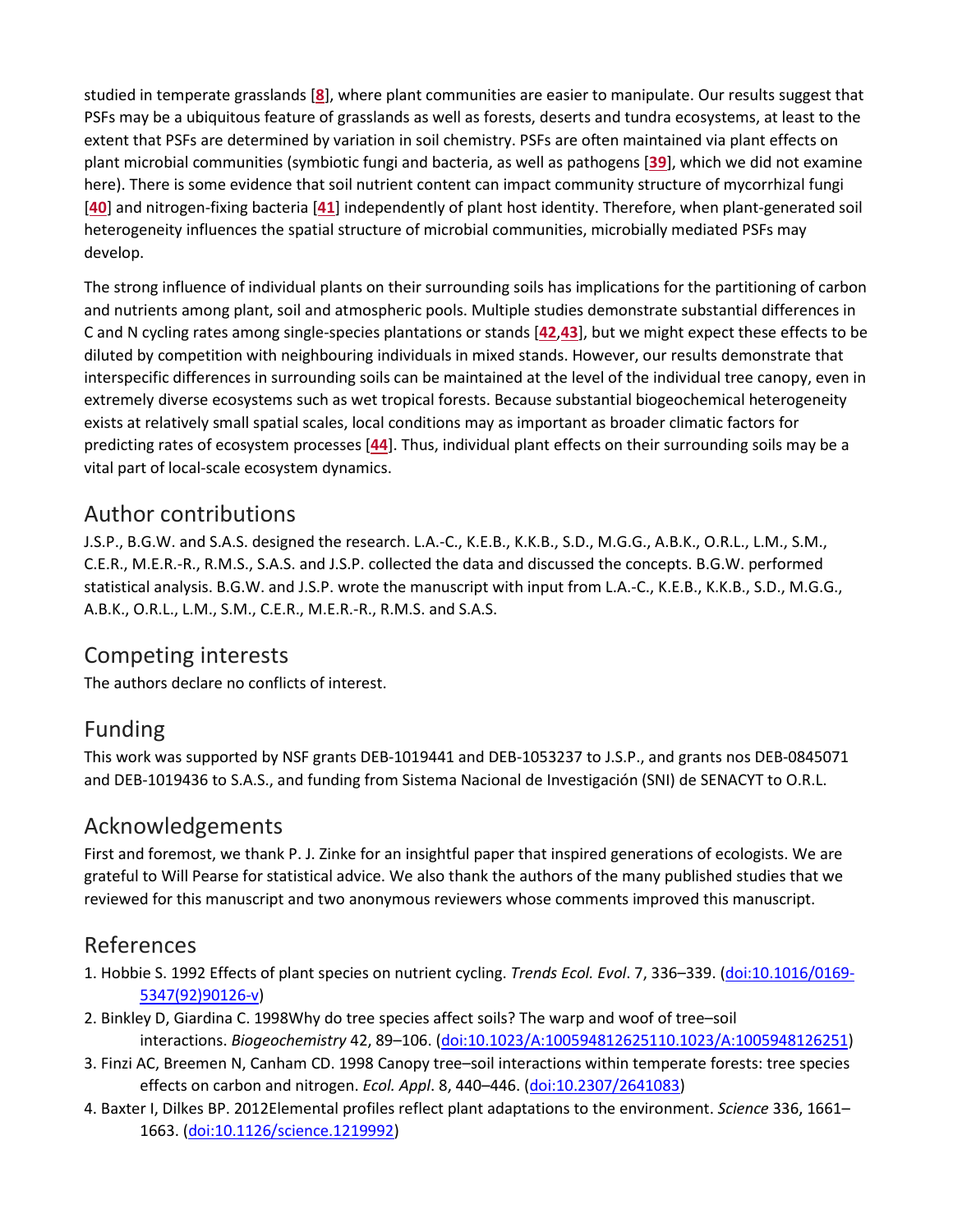- 5. Aguiar M, Sala O. 1999Patch structure, dynamics and implications for the functioning of arid ecosystems. *Trends Ecol. Evol*. 14, 273–277. [\(doi:10.1016/S0169-5347\(99\)01612-2\)](http://dx.doi.org/10.1016/S0169-5347(99)01612-2)
- 6. Boerner REJ, Koslowsky SD. 1989Microsite variations in soil chemistry and nitrogen mineralization in a beech– maple forest. *Soil Biol. Biochem*. 21, 795–801. [\(doi:10.1016/0038-0717\(89\)90173-9\)](http://dx.doi.org/10.1016/0038-0717(89)90173-9)
- 7. Zinke PJ. 1962The pattern of influence of individual forest trees on soil properties. *Ecology* 43, 130–133. [\(doi:10.2307/1932049\)](http://dx.doi.org/10.2307/1932049)
- 8. Kulmatiski A, Beard K, Stevens J, Cobbold S. 2008Plant–soil feedbacks: a meta-analytical review. *Ecol. Lett*. 11, 980–992. [\(doi:10.1111/j.1461-0248.2008.01209.x\)](http://dx.doi.org/10.1111/j.1461-0248.2008.01209.x)
- 9. Schlesinger W, Raikes J, Hartley A, Cross A. 1996On the spatial pattern of soil nutrients in desert ecosystems. *Ecology* 77, 364–374. [\(doi:10.2307/2265615\)](http://dx.doi.org/10.2307/2265615)
- 10. Asner G, Martin R, Tupayachi R, Anderson C, Sinca F, Carranza-Jimenez L, Martinez P. 2014Amazonian functional diversity from forest canopy chemical assembly. *Proc. Natl Acad. Sci. USA* 111, 5604–5609. [\(doi:10.1073/pnas.1401181111\)](http://dx.doi.org/10.1073/pnas.1401181111)
- 11. Perakis SS, Kellogg CH. 2007Imprint of oaks on nitrogen availability and delta N-15 in California grasslandsavanna: a case of enhanced N inputs?*Plant Ecol*. 191, 209–220. [\(doi:10.1007/s11258-006-9238-9\)](http://dx.doi.org/10.1007/s11258-006-9238-9)
- 12. Powers J, Kalicin M, Newman M. 2004Tree species do not influence local soil chemistry in a species-rich Costa Rica rain forest. *J. Trop. Ecol*. 20, 587–590. [\(doi:10.1017/S0266467404001877\)](http://dx.doi.org/10.1017/S0266467404001877)
- 13. Facelli JM, Brock DJ. 2000Patch dynamics in arid lands: localized effects of *Acacia papyrocarpa* on soils and vegetation of open woodlands of south Australia. *Ecography* 23, 479–491. [\(doi:10.1111/j.1600-](http://dx.doi.org/10.1111/j.1600-0587.2000.tb00304.x) [0587.2000.tb00304.x\)](http://dx.doi.org/10.1111/j.1600-0587.2000.tb00304.x)
- 14. Gei MG, Powers JS. 2013Do legumes and non-legume tree species affect soil properties in unmanaged forests and plantations in Costa Rican dry forests?*Soil Biol. Biochem*. 57, 264–272. [\(doi:10.1016/j.soilbio.2012.09.013\)](http://dx.doi.org/10.1016/j.soilbio.2012.09.013)
- 15. Jobbágy E, Jackson R. 2004The uplift of soil nutrients by plants: biogeochemical consequences across scales. *Ecology* 85, 2380–2389. [\(doi:10.1890/03-0245\)](http://dx.doi.org/10.1890/03-0245)
- 16. Hayes P, Turner BL, Lambers H, Laliberté E. 2013Foliar nutrient concentrations and resorption efficiency in plants of contrasting nutrient-acquisition strategies along a 2-million-year dune chronosequence. *J. Ecol*. 102, 396–410. [\(doi:10.1111/1365-2745.12196\)](http://dx.doi.org/10.1111/1365-2745.12196)
- 17. Morris C, Grossl PR, Call CA. 2009Elemental allelopathy: processes, progress, and pitfalls. *Plant Ecol*. 202, 1– 11. [\(doi:10.1007/s11258-008-9470-6\)](http://dx.doi.org/10.1007/s11258-008-9470-6)
- 18. Holdridge LR. 1947Determination of world plant formations from simple climatic data. *Science* 4, 367–368. [\(doi:10.1126/science.105.2727.367\)](http://dx.doi.org/10.1126/science.105.2727.367)
- 19. Viechtbauer W. 2010Conducting meta-analyses in R with the metafor package. *J. Stat. Softw*. 3, 1–48.
- 20. Hardy RJ, Thompson SG. 1996A likelihood approach to meta-analysis with random effects. *Stat. Med*. 15, 619–629. [\(doi:10.1002/\(sici\)1097-0258\(19960330\)15:6<619::aid-sim188>3.0.co;2-a\)](http://dx.doi.org/10.1002/(sici)1097-0258(19960330)15:6%3C619::aid-sim188%3E3.0.co;2-a)
- 21. Viechtbauer W. 2007Hypothesis tests for population heterogeneity in meta-analysis. *Br. J. Math. Stat. Psychol*. 60, 29–60. [\(doi:10.1348/000711005X64042\)](http://dx.doi.org/10.1348/000711005X64042)
- 22. Duval S, Tweedie R. 2000Trim and fill: a simple funnel-plot-based method of testing and adjusting for publication bias in meta-analysis. *Biometrics* 56, 455–463. [\(doi:10.1111/j.0006-341X.2000.00455.x\)](http://dx.doi.org/10.1111/j.0006-341X.2000.00455.x)
- 23. Egger M, Davey-Smith G, Schneider M, Minder C. 1997Bias in meta-analysis detected by a simple, graphical test. *Br. Med. J*. 315, 629–634. [\(doi:10.1136/bmj.315.7109.629\)](http://dx.doi.org/10.1136/bmj.315.7109.629)
- 24. Henmi M, Copas JB. 2010Confidence intervals for random effects meta-analysis and robustness to publication bias. *Stat. Med*. 29, 2969–2983. [\(doi:10.1002/sim.4029\)](http://dx.doi.org/10.1002/sim.4029)
- 25. Townsend A, Asner G, Cleveland C. 2008The biogeochemical heterogeneity of tropical forests. *Trends Ecol. Evol*. 23, 424–431. [\(doi:10.1016/j.tree.2008.04.009\)](http://dx.doi.org/10.1016/j.tree.2008.04.009)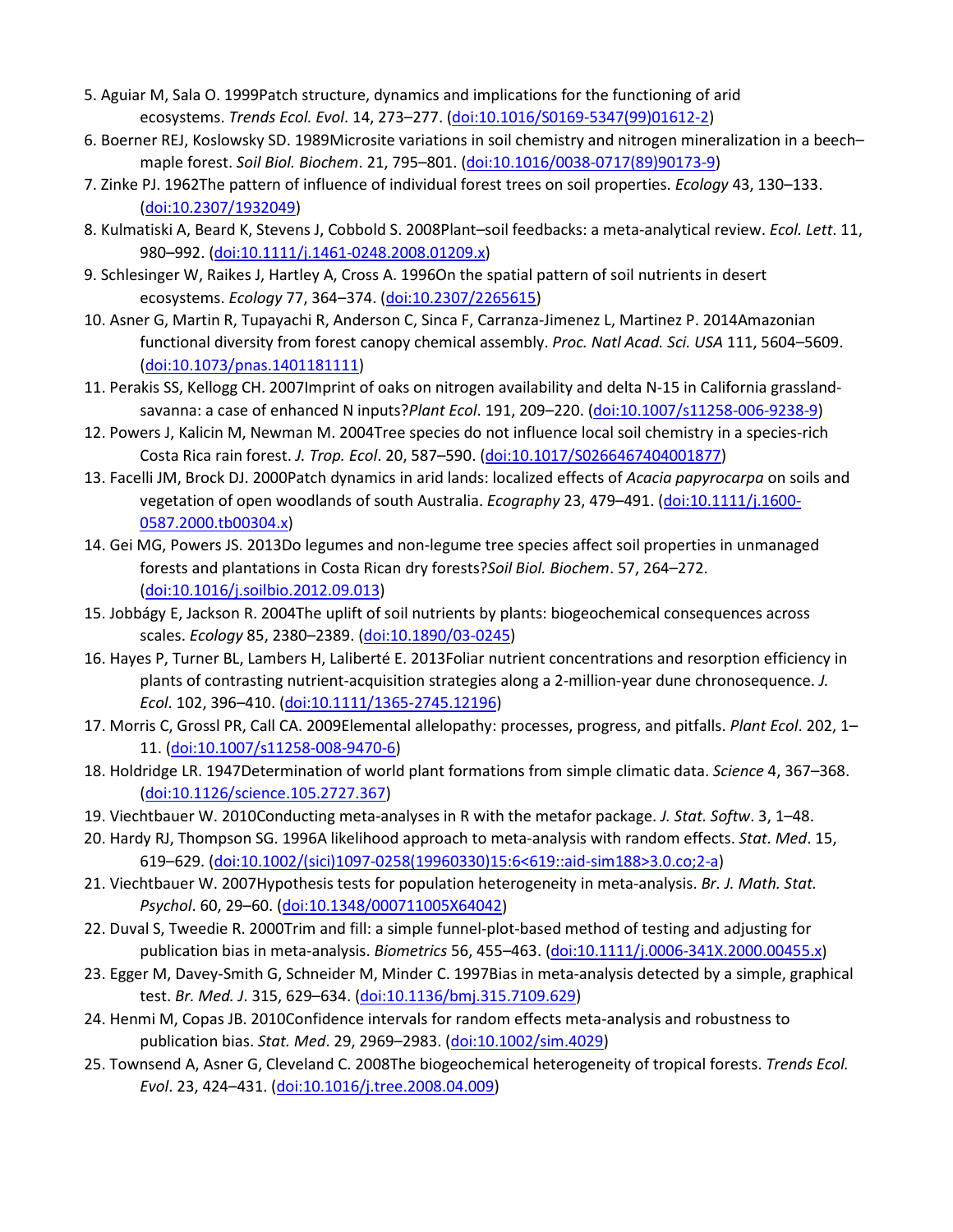- 26. Thompson DB, Walker LR, Landau FH, Stark LR. 2005The influence of elevation, shrub species, and biological soil crust on fertile islands in the Mojave Desert, USA. *J. Arid Environ*. 61, 609–629. [\(doi:10.1016/j.jaridenv.2004.09.013\)](http://dx.doi.org/10.1016/j.jaridenv.2004.09.013)
- 27. Ricklefs RE, Matthew KK. 1982Chemical characteristics of the foliage of some deciduous trees in southeastern Ontario. *Can. J. Bot*. 60, 2037–2045. [\(doi:10.1139/b82-251\)](http://dx.doi.org/10.1139/b82-251)
- 28. Hättenschwiler S, Aeschlimann B, Coûteaux M, Roy J, Bonal D. 2008High variation in foliage and leaf litter chemistry among 45 tree species of a neotropical rainforest community. *New Phytol*. 179, 165–175. [\(doi:10.1111/j.1469-8137.2008.02438.x\)](http://dx.doi.org/10.1111/j.1469-8137.2008.02438.x)
- 29. Silver W, Miya R. 2001Global patterns in root decomposition: comparisons of climate and litter quality effects. *Oecologia* 129, 407–419. [\(doi:10.1007/s004420100740\)](http://dx.doi.org/10.1007/s004420100740)
- 30. Schmidt MWIet al.2011Persistence of soil organic matter as an ecosystem property. *Nature* 478, 49–56. [\(doi:10.1038/nature10386\)](http://dx.doi.org/10.1038/nature10386)
- 31. Russell A, Raich J, Arrieta R, Valverde-Barrantes O, González E. 2010Impacts of individual tree species on carbon dynamics in a moist tropical forest environment. *Ecol. Appl*. 20, 1087–1100. [\(doi:10.1890/09-](http://dx.doi.org/10.1890/09-0635.1) [0635.1\)](http://dx.doi.org/10.1890/09-0635.1)
- 32. Tiessen H, Salcedo IH, Sampaio EVSB. 1992Nutrient and soil organic matter dynamics under shifting cultivation in semi-arid northeastern Brazil. *Agric. Ecosyst. Environ*. 38, 139–151. [\(doi:10.1016/0167-](http://dx.doi.org/10.1016/0167-8809(92)90139-3) [8809\(92\)90139-3\)](http://dx.doi.org/10.1016/0167-8809(92)90139-3)
- 33. Knops J, Bradley K, Wedin D. 2002Mechanisms of plant species impacts on ecosystem nitrogen cycling. *Ecol. Lett*. 5, 454–466. [\(doi:10.1046/j.1461-0248.2002.00332.x\)](http://dx.doi.org/10.1046/j.1461-0248.2002.00332.x)
- 34. Cotrufo M, Wallenstein M, Boot C, Denef K, Paul E. 2013The Microbial Efficiency-Matrix Stabilization (MEMS) framework integrates plant litter decomposition with soil organic matter stabilization: do labile plant inputs form stable soil organic matter?*Glob. Change Biol*. 19, 988–995. [\(doi:10.1111/gcb.12113\)](http://dx.doi.org/10.1111/gcb.12113)
- 35. Bradford M, Keiser A, Davies C, Mersmann C, Strickland M. 2013Empirical evidence that soil carbon formation from plant inputs is positively related to microbial growth. *Biogeochemistry* 113, 271–281. [\(doi:10.1007/s10533-012-9822-0\)](http://dx.doi.org/10.1007/s10533-012-9822-0)
- 36. John Ret al.2007Soil nutrients influence spatial distributions of tropical tree species. *Proc Natl Acad Sci USA* 104, 864–869. [\(doi:10.1073/pnas.0604666104\)](http://dx.doi.org/10.1073/pnas.0604666104)
- 37. Harms KE, Condit R, Hubbell SP, Foster RB. 2001Habitat associations of trees and shrubs in a 50-ha neotropical forest plot. *J. Ecol*. 89, 947–959. [\(doi:10.1111/j.1365-2745.2001.00615.x\)](http://dx.doi.org/10.1111/j.1365-2745.2001.00615.x)
- 38. Bever Jet al.2010Rooting theories of plant community ecology in microbial interactions. *Trends Ecol. Evol*. 25, 468–478. [\(doi:10.1016/j.tree.2010.05.004\)](http://dx.doi.org/10.1016/j.tree.2010.05.004).
- 39. Mangan SA, Schnitzer SA, Herre EA, Mack KML, Valencia MC, Sanchez EI, Bever JD. 2010Negative plant–soil feedback predicts tree-species relative abundance in a tropical forest. *Nature* 466, U752–U710. [\(doi:10.1038/nature09273\)](http://dx.doi.org/10.1038/nature09273)
- 40. Lekberg Y, Koide RT, Rohr JR, Aldrichwolfe L, Morton JB. 2007Role of niche restrictions and dispersal in the composition of arbuscular mycorrhizal fungal communities. *Ecology* 95, 95–105. [\(doi:10.1111/j.1365-](http://dx.doi.org/10.1111/j.1365-2745.2006.01193.x) [2745.2006.01193.x\)](http://dx.doi.org/10.1111/j.1365-2745.2006.01193.x)
- 41. Batterman SA, Wurzburger N, Hedin LO. 2013Nitrogen and phosphorus interact to control tropical symbiotic N2 fixation: a test in *Inga punctata*. *J. Ecol*. 101, 1400–1408. [\(doi:10.1111/1365-2745.12138\)](http://dx.doi.org/10.1111/1365-2745.12138)
- 42. Hobbie SE, Ogdahl M, Chorover J, Chadwick OA, Oleksyn J, Zytkowiak R, Reich PB. 2007Tree species effects on soil organic matter dynamics: the role of soil cation composition. *Ecosystems* 10, 999–1018. [\(doi:10.1007/s10021-007-9073-4\)](http://dx.doi.org/10.1007/s10021-007-9073-4)
- 43. Mueller KE, Hobbie SE, Oleksyn J, Reich PB, Eissenstat DM. 2012Do evergreen and deciduous trees have different effects on net N mineralization in soil?*Ecology* 93, 1463–1472. [\(doi:10.1890/11-1906.1\)](http://dx.doi.org/10.1890/11-1906.1)